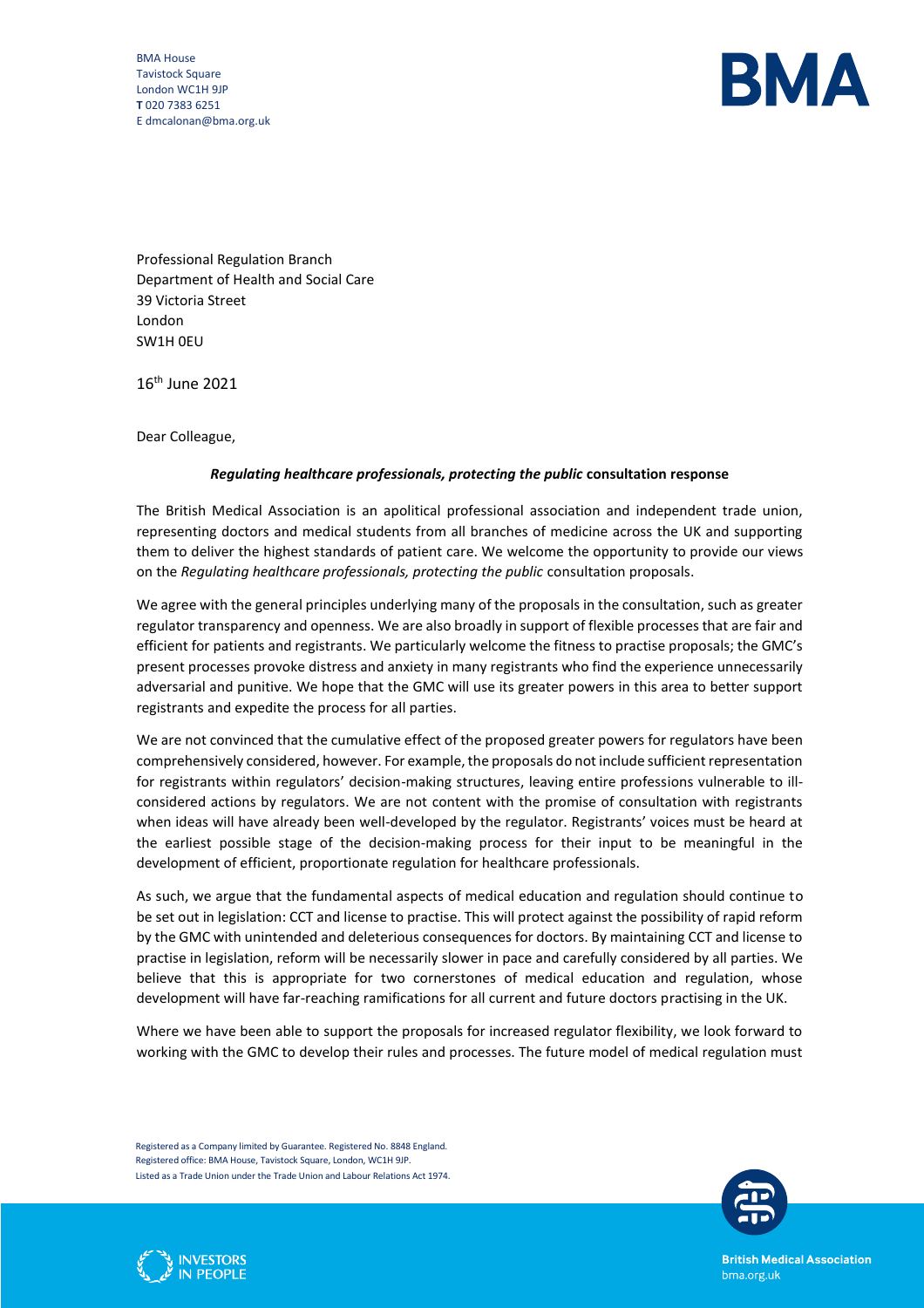

protect the public from poor care, while protecting professionals from unjust regulatory processes. The provision of excellent care can only be facilitated by proportionate and supportive regulation.

Yours faithfully,

Janeil Mc Honan

**Daniel McAlonan** Head of Regulation, Education and Training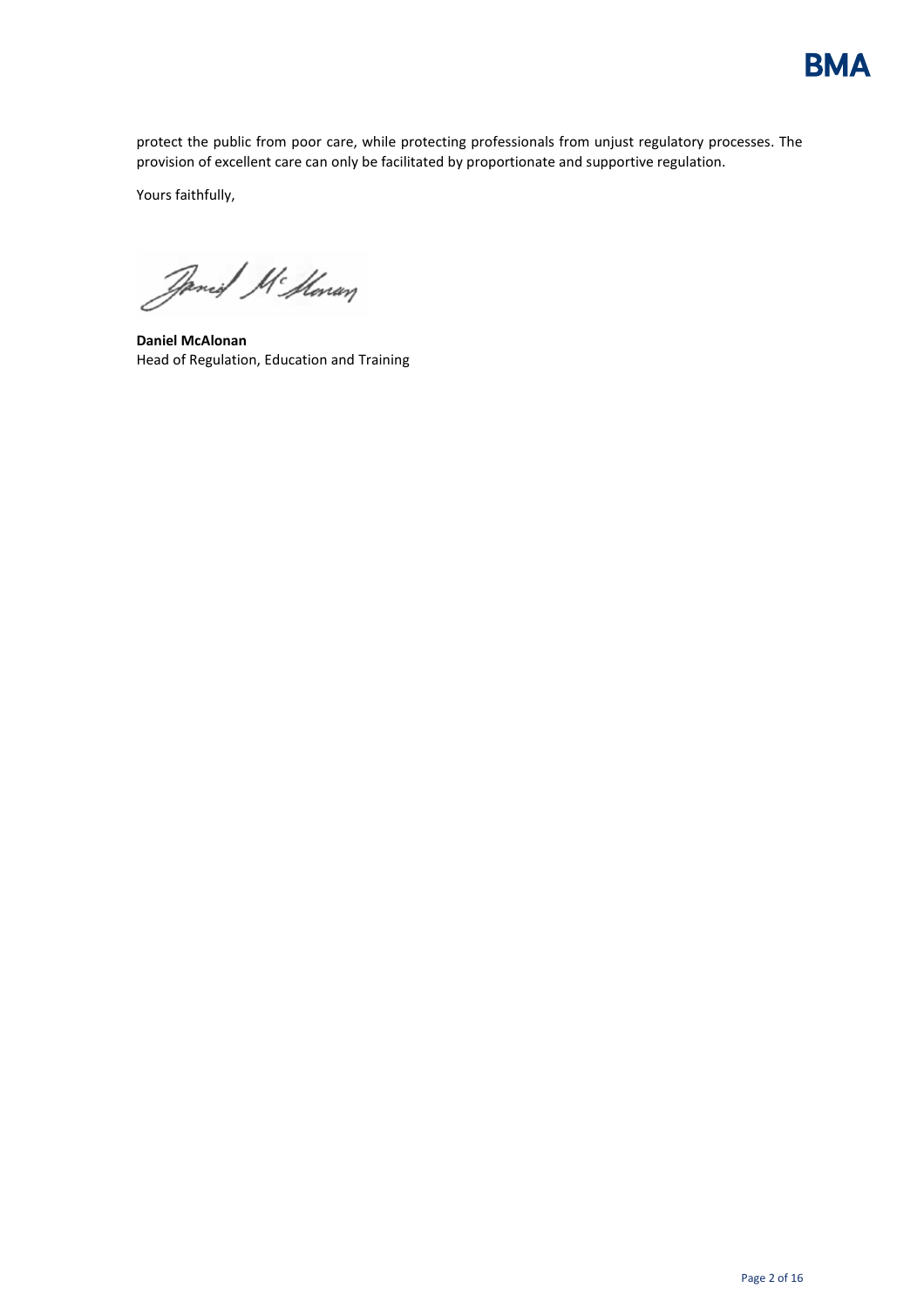#### **Governance and operating framework**

*1. Do you agree or disagree that regulators should be under a duty to co-operate with the organisations set out above? Please give a reason for your answer.* 

*2. Do you agree or disagree that regulators should have an objective to be transparent when carrying out their functions and should have these related duties?*

*3. Do you agree or disagree that regulators should be required to assess the impact of proposed changes to their rules, processes and systems before they are introduced?*

We are supportive in principle of the proposed duties, particularly in terms of increased regulator transparency and assessment of the impact of changes on health and care professionals. We emphasise that registrants themselves must be involved in these assessments and that their perspectives must be central to regulators' decision making. We also think it sensible that patient groups are considered in these impact assessments, as relevant.

Impact assessments must consider a broad range of factors, such as caring responsibilities and health impacts as well as financial implication. This is essential to mitigate against any unintended consequences of regulators having more flexibility, and regulators being able to enact changes more easily as a result. For this reason we also strongly argue that professions must have a strong presence within the decision-making structures of their regulators (see response to 4).

We also note that the duty to co-operate must not extend to the inappropriate sharing of registrants' data. This means that the sharing of data must be governed by parameters that are clearly communicated to and agreed with registrants (see response to 10).

#### *4. Do you agree or disagree with the proposal for the constitution on appointment arrangements to the Board of the regulators?*

In terms of the GMC, we strongly believe that doctors must be part of the organisation's governing structures. If unitary boards are introduced then these should be required to appoint a minimum number of registrant members, who can provide important insight due to their professional experience and knowledge of patient care. We see no reason to reduce the number of registrant members below 50%. Registrant insight is essential in light of the increased flexibilities and decision-making powers proposed in this consultation. Similar professional representation must also be present within Committees (see response to [7]). Lay members must also be appointed within regulator decision-making structures.

#### *5. Do you agree or disagree that regulators should be able to set their own fees in rules without Privy Council approval?*

#### *6. Do you agree or disagree that regulators should be able to set a longer-term approach to fees?*

The GMC can already set registrant fees without parliamentary oversight this power should be maintained. As the GMC is funded by registrants, it should be transparent in how these fees are used by the organisation and give registrants a voice in determining how their fees are spent. Alternatively, the UK health departments should fully explore models of public funding as a long-term approach.

## *7. Do you agree or disagree that regulators should be able to establish their own committees rather than this being set out in legislation? Please give a reason for your answer.*

We agree that regulators should be able to establish their own committees and we encourage collaboration with the professions that they regulate to ensure a comprehensive and productive Committee portfolio. In terms of the GMC, doctors with protected characteristics must be represented. Doctors should be paid for their time to attend committee meetings.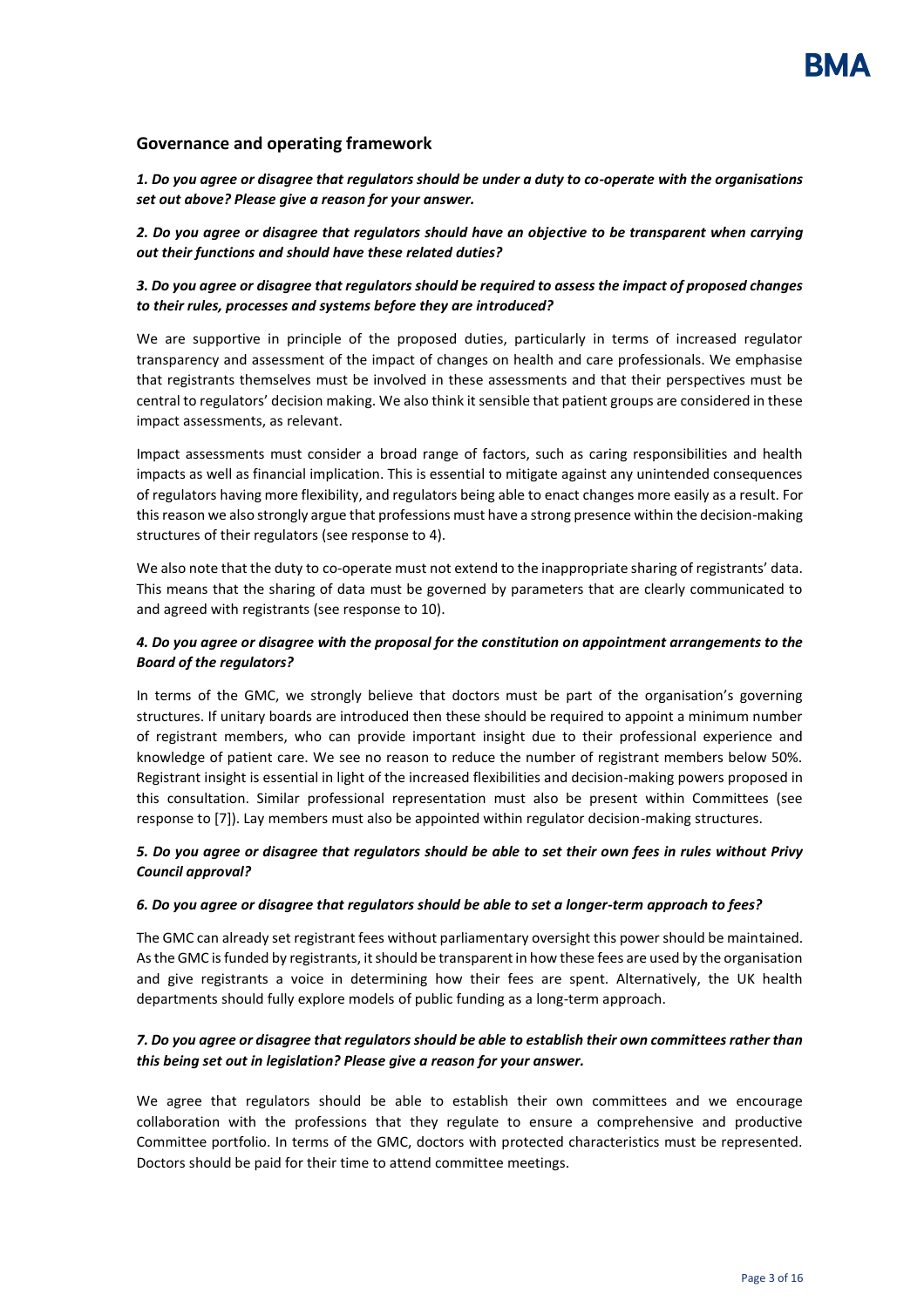Regulators must also be compelled to establish high-level committees that represent the regulated profession(s) with substantial input into decision making processes. Professions must have a voice at the beginning of proposal development as well as during subsequent consultations. This, and the significant inclusion of professional members in unitary boards, will ensure that changes made by regulators are subject to an appropriate level of oversight from the professions that they regulate and protect against negative or unforeseen consequences of regulator decisions (see response to 4).

# *8. Do you agree or disagree that regulators should be able to charge for services undertaken on a cost recovery basis, and that this should extend to services undertaken outside of the geographical region in which they normally operate?*

We agree that regulators should be able to charge for services undertaken on a cost recovery basis, and that this should extend to services undertaken outside of the geographical region in which they normally operate. We expect that financial benefits of this proposal would be conferred to registrants while they still fund their regulators.

### *9. Do you agree or disagree that regulators should have the power to delegate the performance of a function to a third party including another regulator? Please give a reason for your answer.*

We are supportive of regulators working together to reduce duplication and improve consistency. We are wary of the responsibilities of regulators becoming confused, however, which would run counter to this consultation's aim of increased transparency.

Furthermore, the increased flexibilities for regulators that are proposed in this document mean that the possible functions that could be delegated to third parties are myriad. We are not convinced that the possibilities these proposals present have been sufficiently considered. We are therefore unable to support the proposal for regulators to delegate the performance of functions to a third party.

## *10. Do you agree or disagree that regulators should be able to require data from and share data with those groups listed above?*

We are concerned that giving regulators greater powers to obtain information from registrants will lead to unreasonable expectations and invasions of privacy. The response to question 26 gives more detail on our stance regarding information sharing and requests.

We also strongly believe that registrants must remain anonymous where information is shared with other organisations or individuals as part of fitness to practise proceedings, until the investigations have concluded. This is essential to protect registrants against unjust treatment while their case is being investigated.

## *11. Do you agree or disagree that regulators should produce an annual report to the Parliament of each UK country in which they operate?*

We agree that regulators should produce an annual report to the Parliament of each UK country that it operates in, to provide extra accountability in light of the proposals for greater flexibility contained within this consultation.

## *12. Do you agree or disagree that the Privy Council's default powers should apply to the GDC and GPhC?*

No comment.

## **Education and training**

*13. Do you agree or disagree that all regulators should have the power to set:*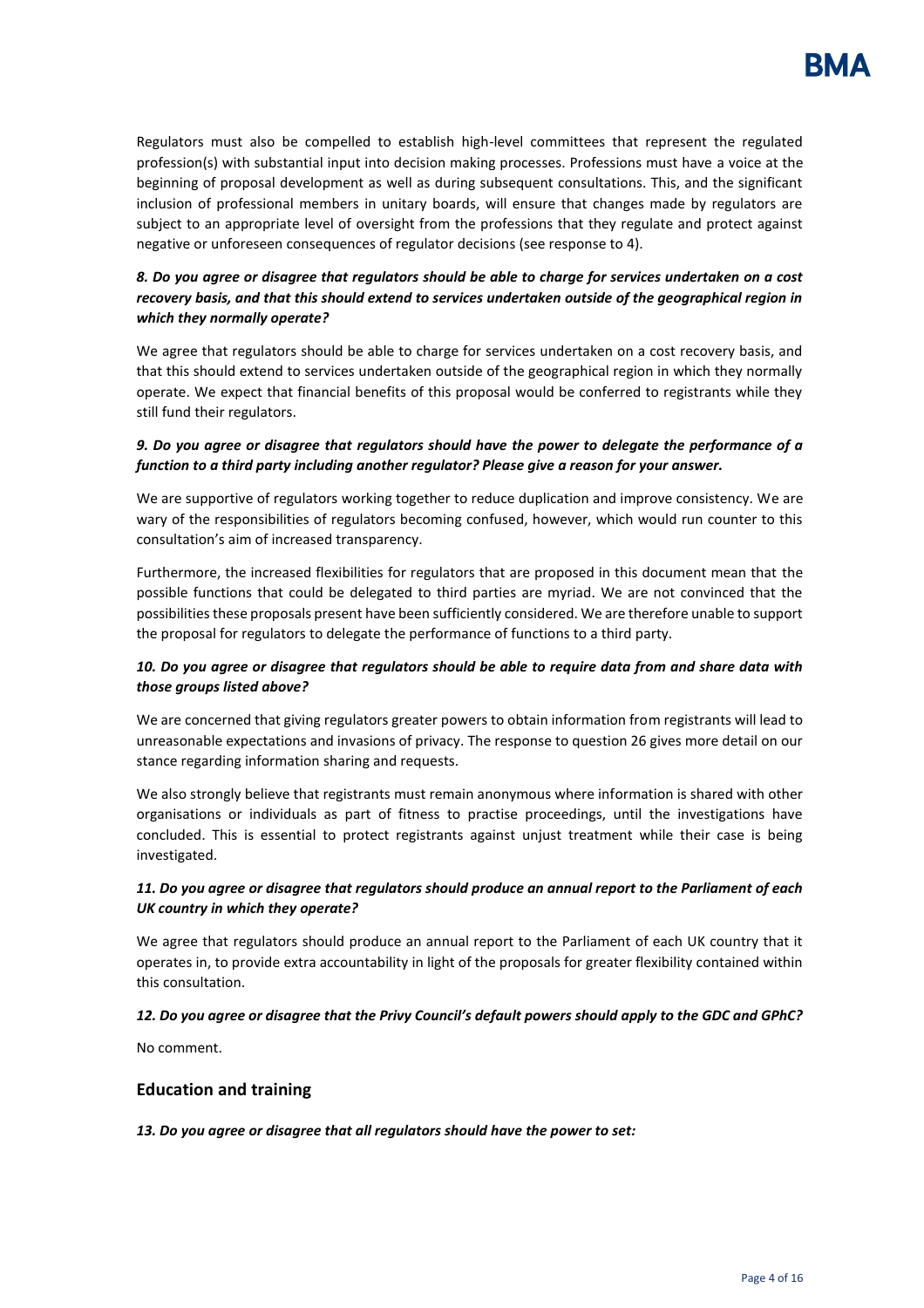

- *standards for the outcomes of education and training which leads to registration or annotation of the register for individual learners;*
- *standards for providers who deliver courses or programmes of training which lead to registration;*
- *standards for specific courses or programmes of training which lead to registration;*
- *additional standards for providers who deliver post-registration courses of programmes of training which lead to annotation of the register; and*
- *additional standards for specific courses or programmes of training which lead to annotation of the register?*

We agree that regulators should have the power to set standards for learner outcomes, providers and courses. If this proposal is brought forward, it is vital that registrants are well represented in regulator decision-making structures (see response to 4). This will ensure that the standards are appropriate. We also emphasise the importance of proposals in paragraphs 1-3: that regulators must carefully consider the impact of changes on registrants and consult on meaningful changes before decisions are taken. Regulators must also be compelled to effectively communicate changes to registrants and prospective registrants.

# *14. Do you agree or disagree that all regulators should have the power to approve, refuse, re-approve and withdraw approval of education and training providers, qualifications, courses or programmes of training which lead to registration or annotation of the register?*

#### *15. Do you agree that all regulators should have the power to issue warnings and impose conditions?*

We agree that regulators should be able to approve, refuse, re-approve and withdraw approval of education and training providers, qualifications, courses and programmes of training which lead to registration or annotation of the register, and to issue warnings and impose conditions. In particular, we support the sentiment in paragraph 113 and strongly agree that regulators' actions must be guided by the intention to cause minimal disruption to learners. Regulators' powers must be used in ways that are proportionate to the needs of trainees as well as providers.

#### *16. Do you agree or disagree with the proposal that education and training providers have a right to submit observations and that this should be taken into account in the decision making process?*

We agree that education and training providers should be able to submit observations, providing important context to the findings of regulators and ensuring that any final decision is proportionate and appropriate.

#### *17. Do you agree that:*

- *education and training providers should have the right to appeal approval decisions;*
- *that this appeal right should not apply when conditions are attached to an approval;*
- *that regulators should be required to set out the grounds for appeals and appeals processes in rules?*

We agree that education and training providers should be able to appeal approval decisions, and that regulators should be required to set out the grounds for appeal and appeal processes in rules. We believe that more information on the conditions that regulators will be able to impose must be provided before we can comment on whether providers should be able to appeal these.

#### *18. Do you agree or disagree that regulators should retain all existing approval and standard setting powers?*

The GMC already has the power to approve specific postgraduate curricula and should maintain this.

*19. Do you agree or disagree that all regulators should have the power to set and administer exams or other assessments for applications to join the register or to have annotations on the register?*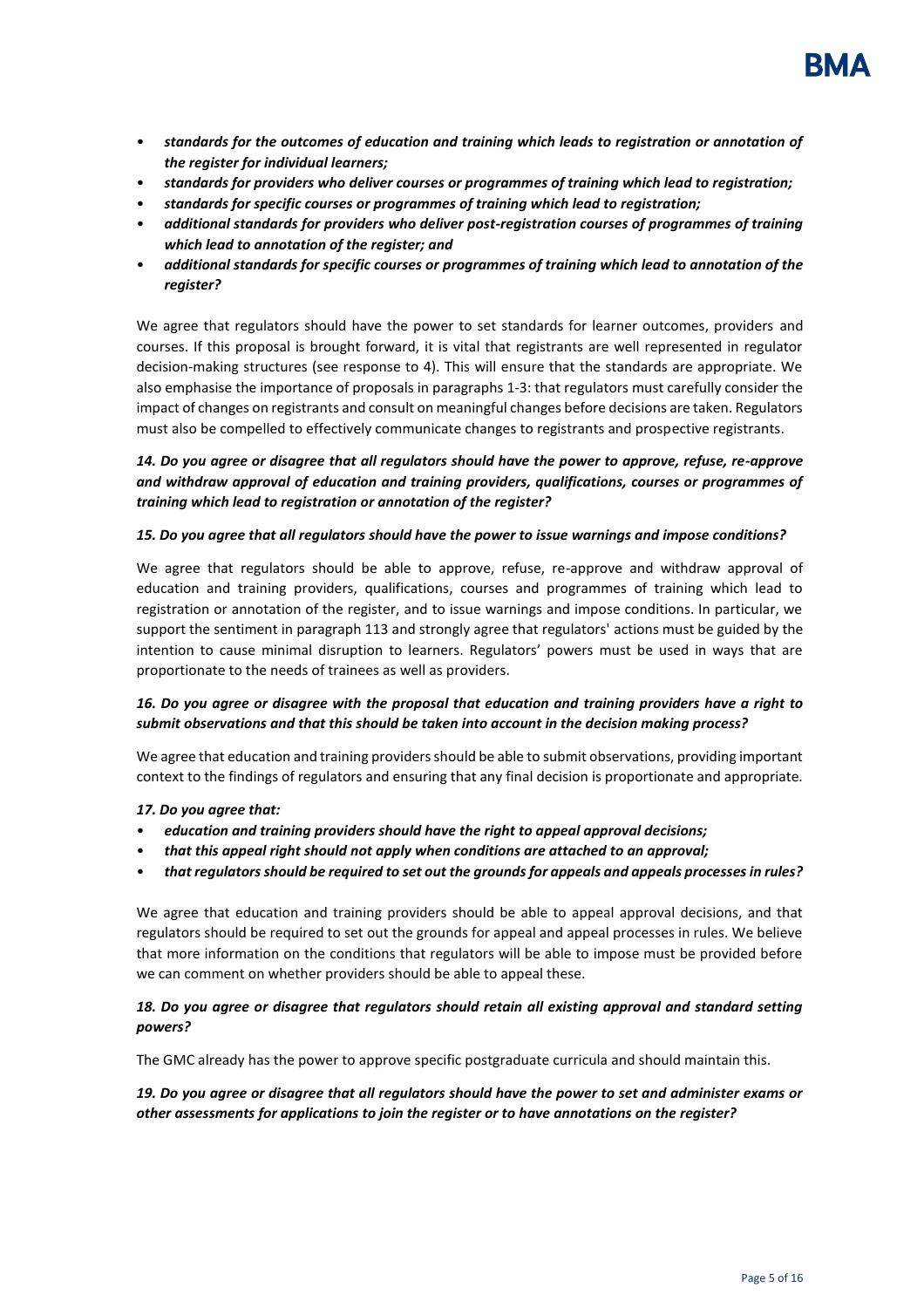## *20. Do you agree or disagree that this power to set and administer exams or other assessments should not apply to approved courses or programmes of training which lead to registration or annotation of the register?*

We agree that all regulators should have the power to set and administer exams or other assessments for applications to join the register or to have annotations on the register, such as the GMC's Professional and Linguistic Assessments Board (PLAB) test. We agree that this power should not apply to approved courses that lead to registration or annotation of the register.

# *21. Do you agree or disagree that regulators should be able to assess education and training providers, courses or programmes of training conducted in a range of ways?*

We agree that regulators should be able to assess providers in a variety of ways but argue that the quality of assessments must not be compromised to save resources. The rationale behind different forms of assessment must be transparent and open to feedback.

### *22. Do you agree or disagree that the GMC's duty to award CCTs should be replaced with a power to make rules setting out the procedure in relation to, and evidence required in support of, CCTs?*

We do not agree with the proposal that the GMC's duty to award CCTs should be replaced with a power to make rules setting out the procedure in relation to, and evidence required in support of, CCTs. While we can appreciate the merit in being able to more easily streamline and amend procedures related to CCTs, we strongly believe that CCTs provide crucial recognition of those who have gained the expertise to become NHS consultants. As such, it is most appropriate that CCTs remain in primary legislation to ensure that any changes are thoroughly considered and agreed upon.

### *23. Do you agree or disagree that regulators should be able to set out in rules and guidance their CPD and revalidation requirements?*

The GMC already sets out its CPD and revalidation requirements in rules and guidance. We are content with this approach.

## **Registration**

*24. Do you agree or disagree that the regulators should hold a single register which can be divided into parts for each profession they regulate?* 

*25. Do you agree or disagree that all regulators should be required to publish the following information about their registrants:* 

- *Name*
- *Profession*
- *Qualification (this will only be published if the regulator holds this information. For historical reasons not all regulators hold this information about all of their registrants)*
- *Registration number or personal identification number (PIN)*
- *Registration status (any measures in relation to fitness to practise on a registrant's registration should be published in accordance with the rules/policy made by a regulator)*
- *Registration history*

*26. Do you agree or disagree that all regulators, in line with their statutory objectives, should be given a power allowing them to collect, hold and process data?* 

*27. Should they be given a discretionary power allowing them to publish specific data about their registrants?*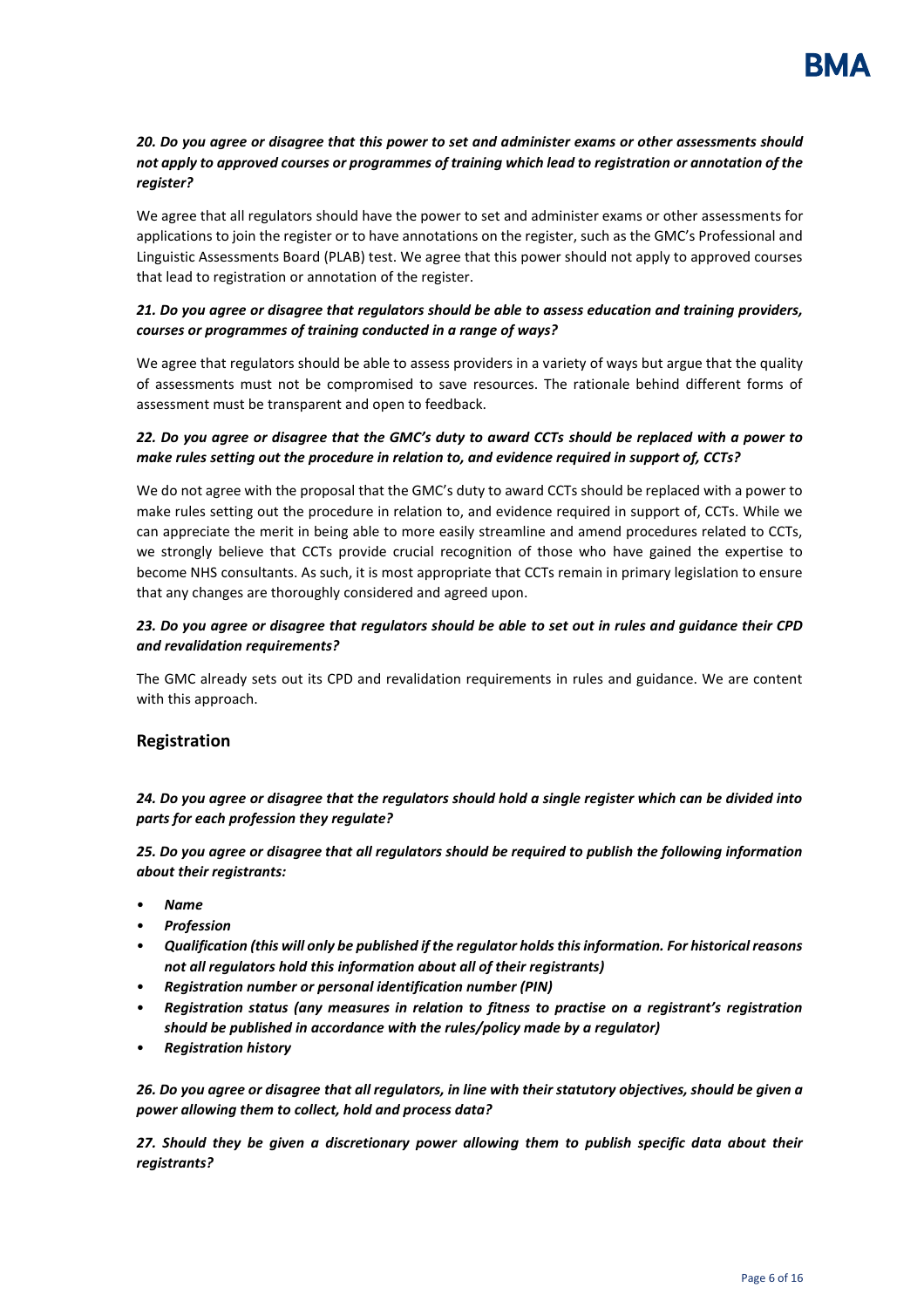In response to the proposal that regulators should hold a single register which can be divided into parts for each profession they regulate, we note paragraph 133 in the consultation: 'to replace the specialist and GP registers with a single register where specialist status including being a GP is reflected through an annotation to the register'. This is the combined effect of the proposals that are the subject of questions 24 and 28. In response to question 24, we agree that regulators should hold a single register which can be divided into parts for each profession they regulate. We argue that this register and system of annotations should be designed to provide recognition to doctors with specialist status, including recognising GPs as specialists, and should also recognise SAS doctors. We also note that 'qualification' (used in Q25) is a broad term that must not include more information than is strictly necessary for public protection, and the definition of this information must not expand to include more qualifications without the consent of the profession being regulated. Our response to question 28 gives further important detail on how annotations to a single medical register for all doctors should work.

We do not agree that regulators should be given a power to collect, hold and process data according to their statutory objectives. Parameters must be set on the type of data that can be collected, for what specific purpose and for how long to prevent regulators requesting data that infringes on registrants' right to a private life. This will also help to prevent regulators stretching the interpretation of their statutory objectives and requiring information to satisfy demand from the public, rather than protecting the public through the provision of useful and reliable information. As regulators' statutory objectives are phrased in broad terms, we feel that this proposal (and the proposals in paragraphs 86-89, addressed in response to Q10) must be given more detail to define the sort of information that regulators will be able to request.

We suggest that such parameters state that the information requested from regulators must be consistent with respect for a registrant's right to a private life, must not jeopardise the authority and integrity of the register and must not produce disproportionate adverse consequences for registrants (for example, action being taken against them for having unintentionally failed to supply particular information to a regulator).

If additional information were to be required by regulators, they must be obliged to execute robust processes to prove that the information is necessary to require from registrants. It must also be proved that the providing the information will not place registrants at risk; for example, doctors who involved in controversial activities such as animal testing and abortion could be disadvantaged if compelled to provide their photograph or location of work.

Regulators' powers regarding data collection, holding and processing must also be consistent with the existing legal framework governing data protection (UK GDPR). Finally, as per the proposals, there must be a clear demarcation in the GMC's register between doctors (registered medical practitioners), PAs and AAs (see response to Q64, Q65, Q66, Q67). It is essential that the difference between these professions is emphasised and maintained in the design of the register.

## *28. Do you agree or disagree that all regulators should be able to annotate their register and that annotations should only be made where they are necessary for the purpose of public protection?*

In terms of the GMC and with regards to the proposed single medical register, we are supportive of this (see response to Q24, 25, 26, 27) and agree that the GMC should be able to annotate this register. The annotations should not only reflect specialist status which includes the recognition of GPs as specialists, as noted in paragraph 133 in the consultation, but must also recognise SAS doctors and the grades of doctor included within this term. We support the proposals to create a single medical register with annotations on the premise that this would recognise these different groups of doctors clearly, to the benefit of both patients and doctors who use the register. The medical profession and its representatives must be closely involved in the development of the system of annotations for the medical register, to ensure that these are fit for purpose and do not reflect extraneous categories of information that are not currently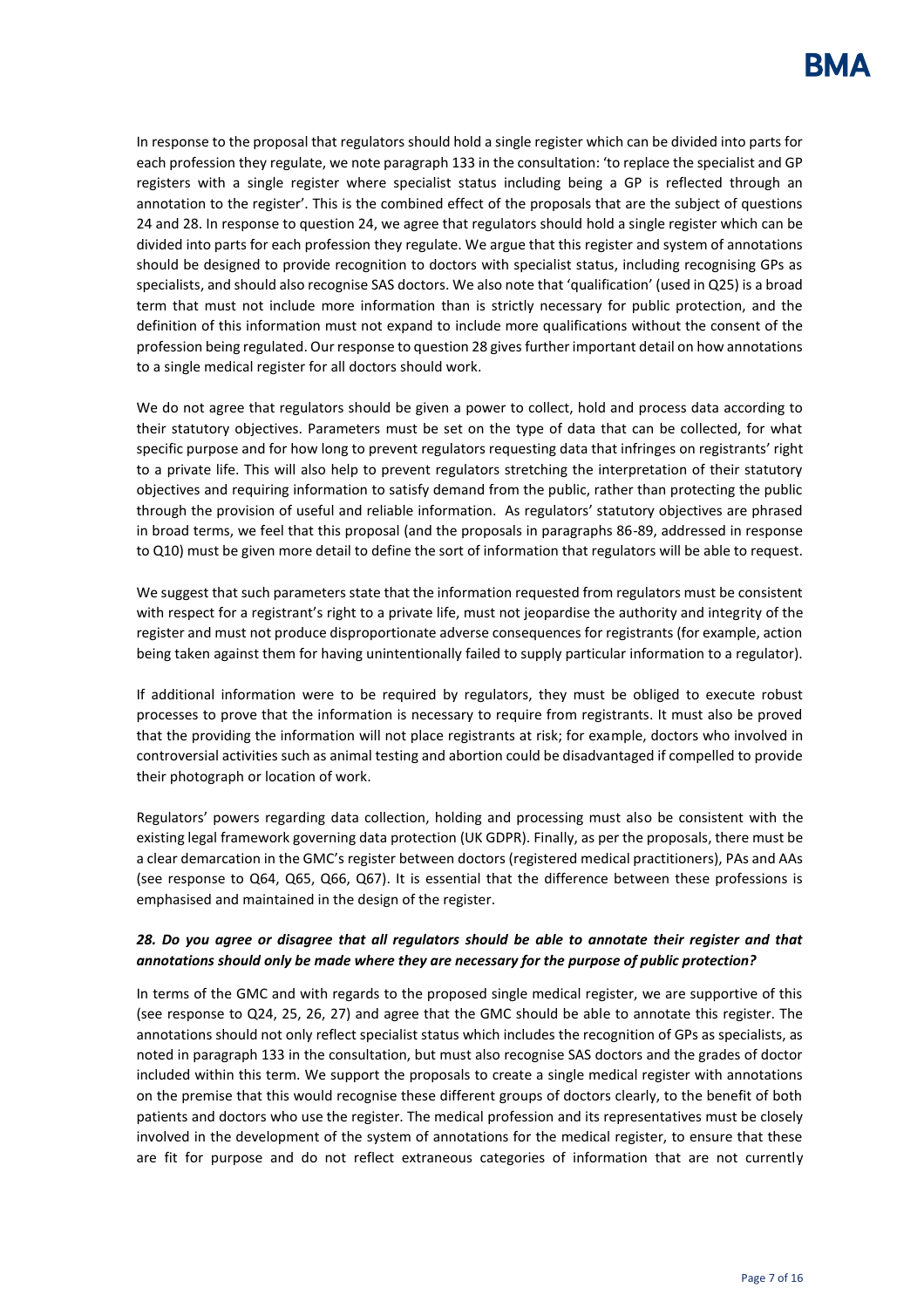represented on the current registers. Annotations must be developed to only capture information that is necessary for the purpose of public protection. The medical profession and its representatives must be closely involved in its development, to mitigate against the regulator collecting information that is unnecessary, inappropriate and that could have unintended consequences.

As such, we strongly agree that annotations should only be made where they are necessary for public protection. Their introduction must not be used to justify requiring information to satisfy public demand (see response to Q24, 25, 26, 27). This was a view reflected in response to the GMC's consultation on the medical register in 2016. This received the largest response that the regulator had ever experienced to a consultation. The majority of respondents felt that the register should simply provide assurance that a registrant is appropriately qualified and fit to practise medicine, rather than also offering extra information on registrants' practice and career.<sup>1</sup>

## *29. Do you agree or disagree that all of the regulators should be given a permanent emergency registration power?*

The GMC already has the power to grant permanent emergency registration. We believe that the GMC's permanent emergency registration power has been utilised well during the COVID-19 pandemic and that this power could be usefully extended to other regulators.

*30. Do you agree or disagree that all regulators should have the same offences in relation to protection of title and registration within their governing legislation?* 

# *31. Do you agree or disagree that the protection of title offences should be intent offences or do you think some offences should be non-intent offences (these are offences where an intent to commit the offence does not have to be proven or demonstrated)?*

We agree that all regulators should have the same offences in relation to protection of titles and registration within their governing legislation. We believe that these offences should be intent offences to avoid the risk of individuals being disproportionately punished for mistakes.

We strongly argue that the current list of protected titles needs updating to give greater protection to professionals and to patients. We agree with the consultation document that a review is needed (paragraph 182). The consultation document does not indicate that stakeholder views will be gathered as part of this review. We believe that DHSC should launch a consultation regarding the list of protected titles, so that the review findings and subsequent actions are effective as possible. The current maximum penalty for protected title offences in the Medical Act should also be included in any review.

## *32. Do you agree or disagree with our proposal that regulators should be able to appoint a deputy registrar and/or assistant registrar, where this power does not already exist?*

We agree that regulators should be able to appoint a deputy/assistant registrar to assist in registrar functions. The deputy/assistant registrar must be fully trained to carry out activities such as registrar review in the event of long-term registrar absence due to sickness or similar, and their decisions must be overseen and agreed upon by a named person in the organisation who has appropriate experience and seniority. This is to ensure that the deputy/assistant registrar's activities align with the registrar's and to minimise different treatment of registrants.

## *33. Do you agree or disagree with our proposal that regulators should be able to set out their registration processes in rules and guidance?*

 $1$  GMC (2016) Changes to the medical register – what people have told us. Available from: <https://gmcuk.wordpress.com/2016/12/21/changes-to-the-medical-register-what-people-have-told-us/>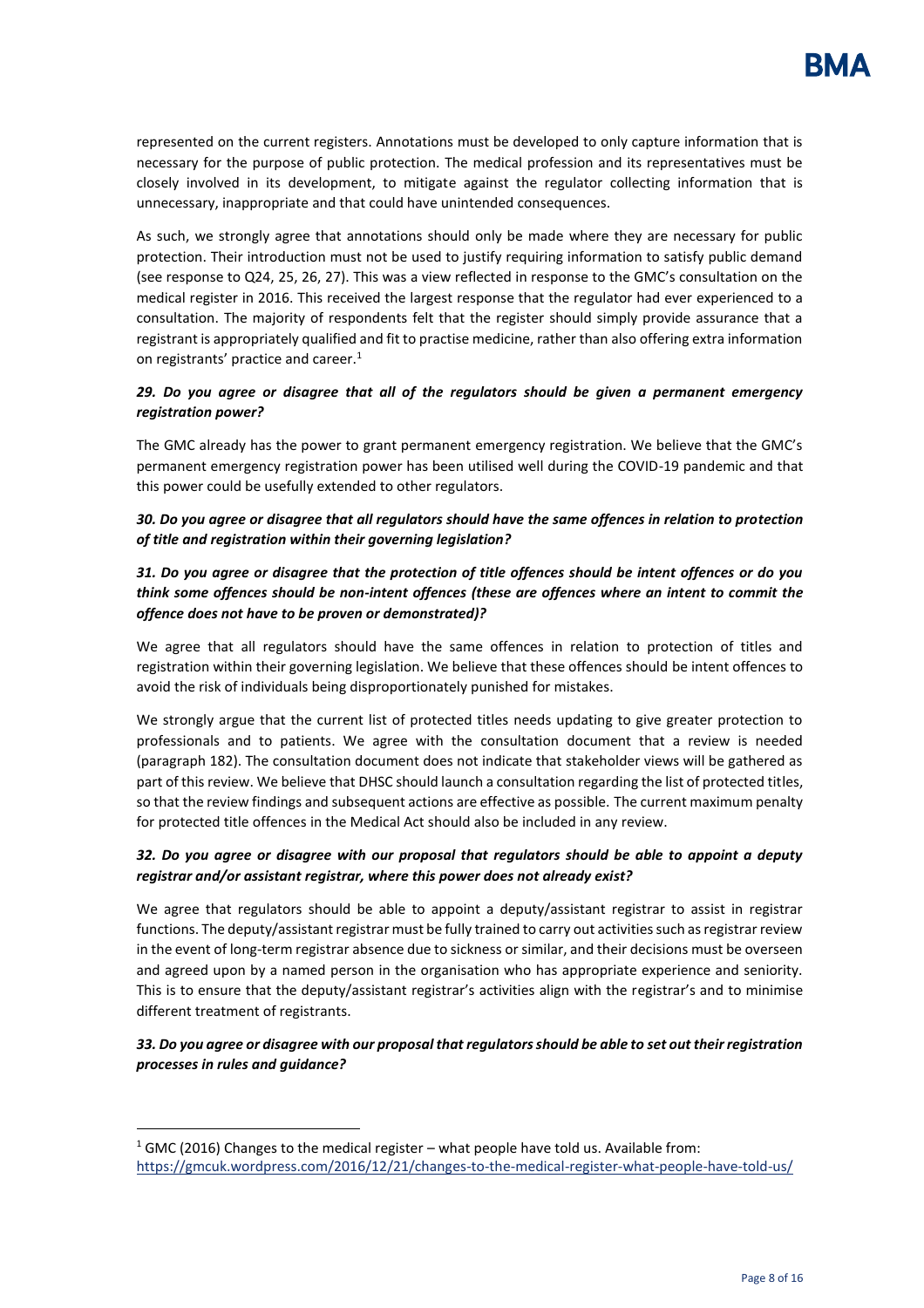We agree that regulators should be able to set out their registration processes in rules or guidance, to allow these to be amended in the future. These amends must only be made following robust stakeholder engagement and consultation and changes should be clearly communicated to potential and current registrants.

## *34. Should all registrars be given a discretion to turn down an applicant for registration or should applicants be only turned down because they have failed to meet the new criteria for registration?*

The GMC's registrar currently has discretion to turn down an applicant for registration.

# *35. Do you agree or disagree that the GMC's provisions relating to the licence to practise should be removed from primary legislation and that any requirements to hold a licence to practise and the procedure for granting or refusing a licence to practise should instead be set out in rules and guidance?*

We do not agree that the GMC's provisions relating to licence to practise should be removed from primary legislation. We also do not agree that any requirement to hold a licence to practise or the procedure for granting or refusing a license to practise should be set out in the GMC's own rules and guidance. The licence to practise is a foundation of medical regulation. Given the increased regulator flexibility and lack of assurance regarding professional representation outlined in other proposals, it is essential that the licence to practise remains in legislation. This will ensure that any changes are properly considered and consulted upon.

### *36. Do you agree or disagree that in specific circumstances regulators should be able to suspend registrants from their registers rather than remove them?*

We agree that regulators should be able to suspend registrants according to specific criteria but argue that suspension due to inaction must be held to extended timelines. Registrants who have lapsed in providing fees or information to the regulator or in meeting requirements must be notified of this and have ample time to rectify this prior to a suspension coming into effect. This will help to ensure that suspension due to inaction is a proportionate response and is considerate of registrants' wellbeing. Registrants must also be able to appeal against a suspension, as in [38].

#### *37. Do you agree or disagree that the regulators should be able to set out their removal and readmittance processes to the register for administrative reasons in rules, rather than having these set out in primary legislation?*

We agree that regulators should be able to set out their removal and readmittance processes to the register for administrative reasons in rules. We emphasise the importance of professional representation in regulators' decision-making structures, to ensure that regulator rules are proportionate and uphold the principle of transparency outlined in the consultation document (see responses to 1-3, 7).

We disagree in part with the proposal in paragraph 209, however, which suggests that ill health may be grounds from administrative removal from a register. These cases, where there is disagreement between the regulator and registrant, should be dealt with via fitness to practise proceedings to ensure that a fair outcome is reached.

#### *38. Do you think any additional appealable decisions should be included within legislation?*

We are satisfied with the list of appealable decisions set out in paragraph 214.

## *39. Do you agree or disagree that regulators should set out their registration appeals procedures in rules or should these be set out in their governing legislation?*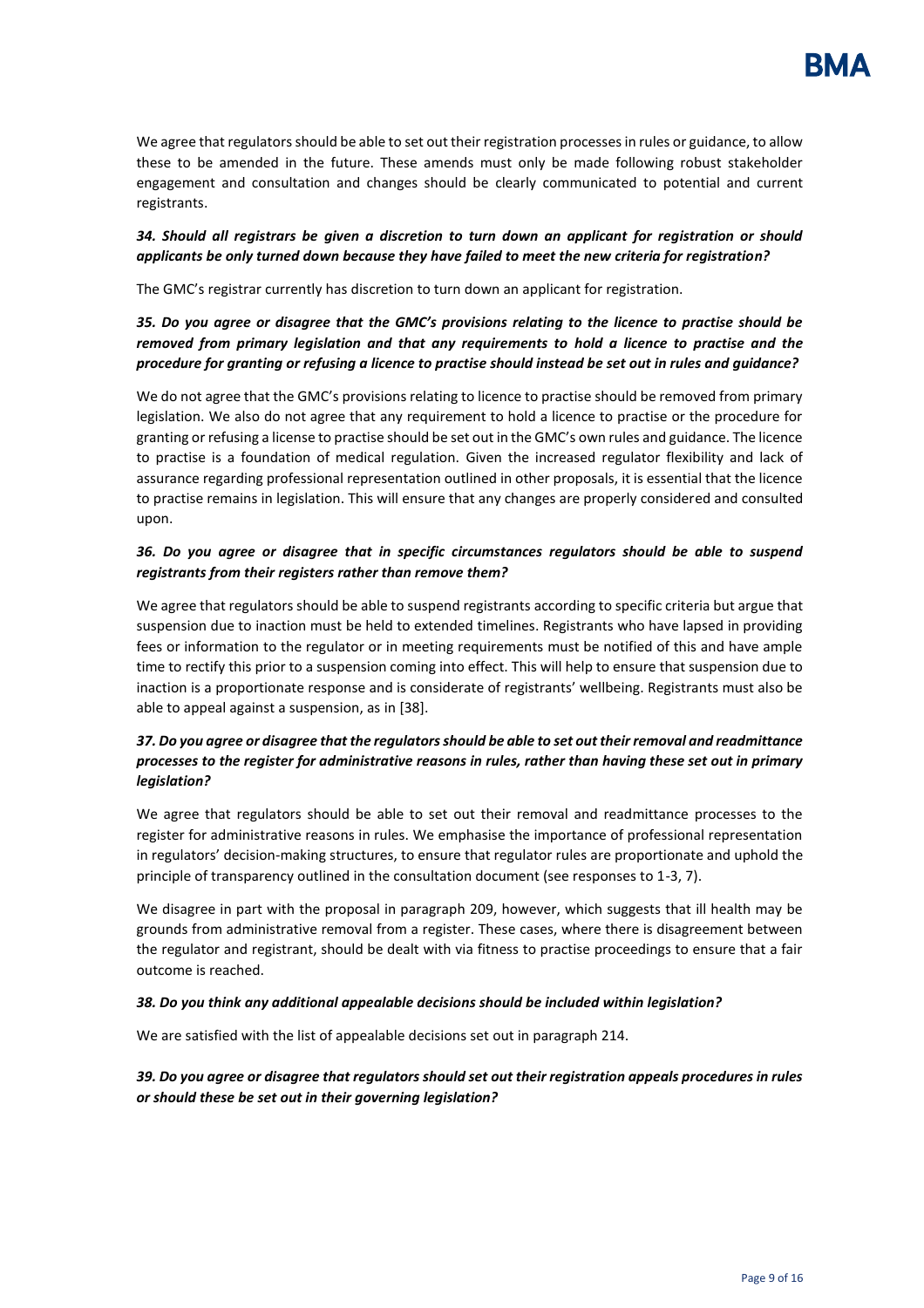We agree that regulators should set out their registration appeals procedures in rules. These must be developed in consultation with the regulated profession(s) and must be clearly communicated to registrants (see responses to 1-3, 7).

## *40. Do you agree or disagree with our proposal that the regulators should not have discretionary powers to establish student registers?*

We agree that regulators should not have discretionary powers to establish student registers, as this function should sit with their educational institutional and relevant overarching bodies.

## *41. Do you agree or disagree with our proposal that the regulators should not have discretionary powers to establish non-practising registers?*

In terms of the GMC, we agree that the regulator should not have discretionary powers to establish nonpractising registers. They currently do not have this power as this is outside their remit. We agree with this proposal on the assumption that retired registrants will continue to have the ability to remain on their professions' register and be 'in good standing' with their regulator. This is presently possible for doctors under GMC regulation and should be maintained.

### *42. Do you agree or disagree that the prescriptive detail on international registration requirements should be removed from legislation?*

We strongly agree that prescriptive detail on international registration requirements should be removed from legislation. In terms of medicine, it is well known that their CESR/CEGPR routes to registration are arduous, confusing and a disincentive for doctors who would otherwise be keen and able to practise in the UK. We emphasise that the GMC must comprehensively consult with the medical profession and its representatives and key stakeholders when drafting and amending its rules (see responses to 1-3, 7).

## **Fitness to practise**

*43. Do you agree or disagree with our proposal that regulators should be given powers to operate a three-step fitness to practise process, covering:* 

- *1: initial assessment*
- *2: case examiner stage*
- *3: fitness to practise panel stage?*

We are supportive of the proposed three-stage fitness to practise process and of the aim to expedite fitness to practise cases where possible. We strongly believe, however, that the legislation resulting from these proposals must stipulate time limits for each stage. The purpose of these time limits is to provide certainty for registrants on how their case will progress. This is very important to minimise registrant distress when they are engaged in fitness to practise processes. Statutory time limits must only be decided upon after thorough consultation with stakeholders, to ensure that registrants are not disadvantaged due to a lack of time.

For complex cases, we recognise that time limits may not always be appropriate. The rules stipulating time limits (agreed following consultation with the profession) should set out exceptions to these according to case characteristics.

## *44. Do you agree or disagree that:*

- *All regulators should be provided with two grounds for action – lack of competence, and misconduct?*
- *Lack of competence and misconduct are the most appropriate terminology for these grounds for action?*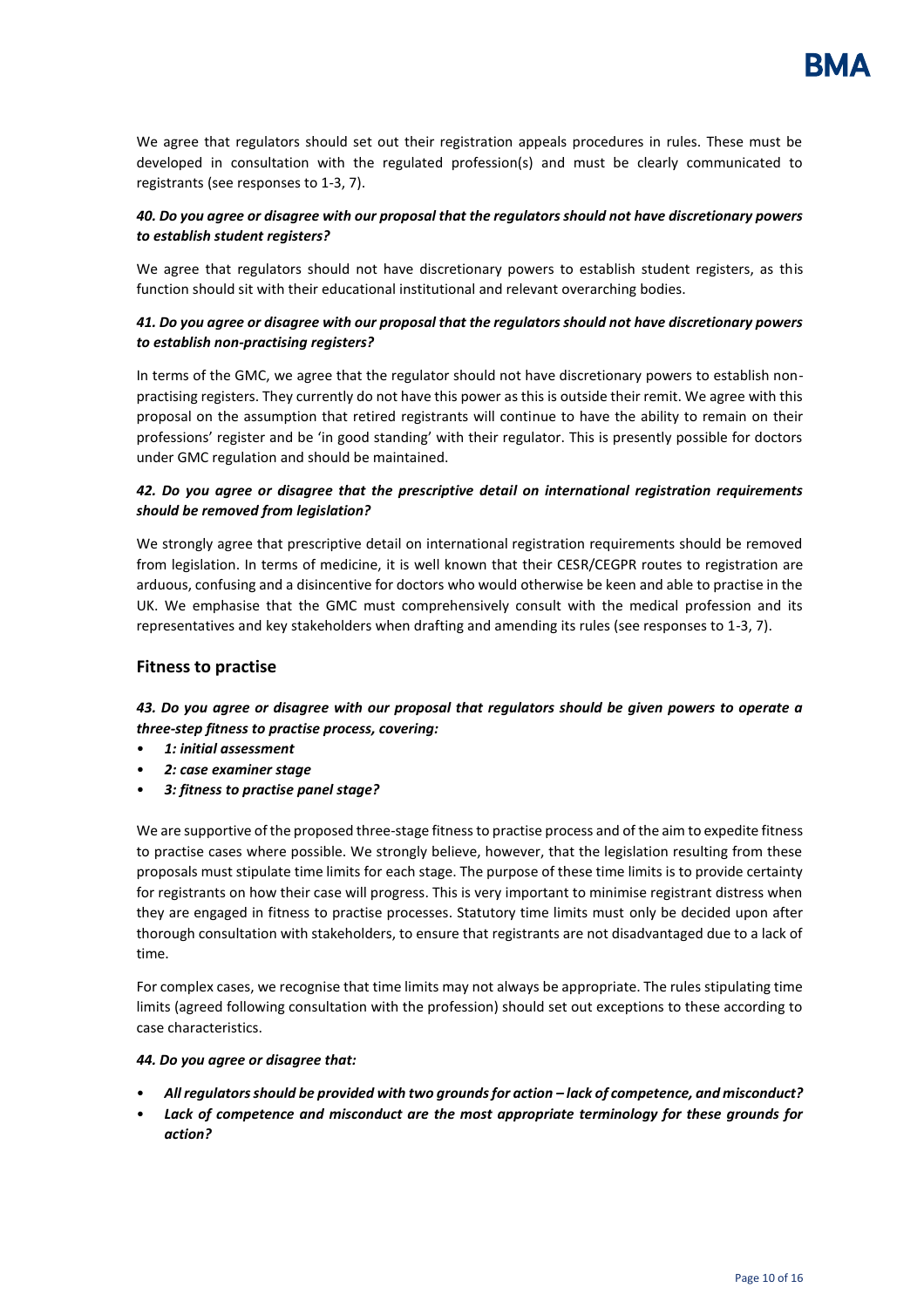- *Any separate grounds for action relating to health and English language should be removed from the legislation, and concerns of this kind investigated under the ground of lack of competence?*
- *This proposal provides sufficient scope for regulators to investigate concerns about registrants and ensure public protection?*

We do not agree that lack of competence and misconduct should be the only two grounds for action. We believe that health should be grounds for action in its own right. This will allow for the development of specific guidance concerning relevant cases and fitness to practise processes, which can be drafted to provide extra support as necessary.

We acknowledge the argument in the consultation document that having only two grounds for action allows fitness to practise cases regarding health that do not reach the threshold to be better supported by the regulator. We believe, however, that if cases do not meet the fitness to practise threshold then the regulator should not be further involved in the case aside from signposting to appropriate sources of support and tailoring future communications to their needs. This should involve GMC regional advisers working with local employers to develop a coordinated approach that utilises primary care and occupational medicine expertise in practitioner health.

#### *45. Do you agree or disagree that:*

- *all measures (warnings, conditions, suspension orders and removal orders) should be made available to both Case Examiners and Fitness to Practise panels; and*
- *automatic removal orders should be made available to a regulator following conviction for a listed offence?*

We agree that all measures should be made available to both Fitness and Practise panels and Case Examiners. We have reservations about timelines in terms of case examiners imposing decisions on registrants (see Q53).

We agree that conviction of an offence listed in Annex A of the consultation document should result in automatic removal from professional registers. Any amends to the list in Annex A must only be possible through legislative change and associated processes, to ensure the comprehensive involvement of professions and stakeholders.

We emphasise that the implementation of this proposal in the GMC must also include extensive consultation with the profession and stakeholders. It is essential that any bias on the part of Case Examiners is mitigated and that doctors do not feel pressured into accepting the proposed measure of the accepted outcomes process. This is particularly important if Case Examiners are given the power to remove registrants from the register.

#### *46. Do you agree or disagree with the proposed powers for reviewing measures?*

We agree with the proposed powers for reviewing measures. According to regulators' proposed duty regarding transparency, regulators should ensure that these processes are clear to registrants and make the process for requesting a review as accessible as possible.

#### *47. Do you agree or disagree with our proposal on notification provisions, including the duty to keep the person(s) who raised the concern informed at key points during the fitness to practise process?*

As per the proposals in paragraph 286, we agree that regulators should have a duty to keep registrants notified when a 'substantive' decision is made in the fitness to practise process.

We agree with the proposal and note that the definition of 'substantive' is ambiguous. The precise interpretation of this term by regulators must happen in consultation with registrants, to ensure that they are content with regulators' processes. Regulators must also focus on clearly communicating when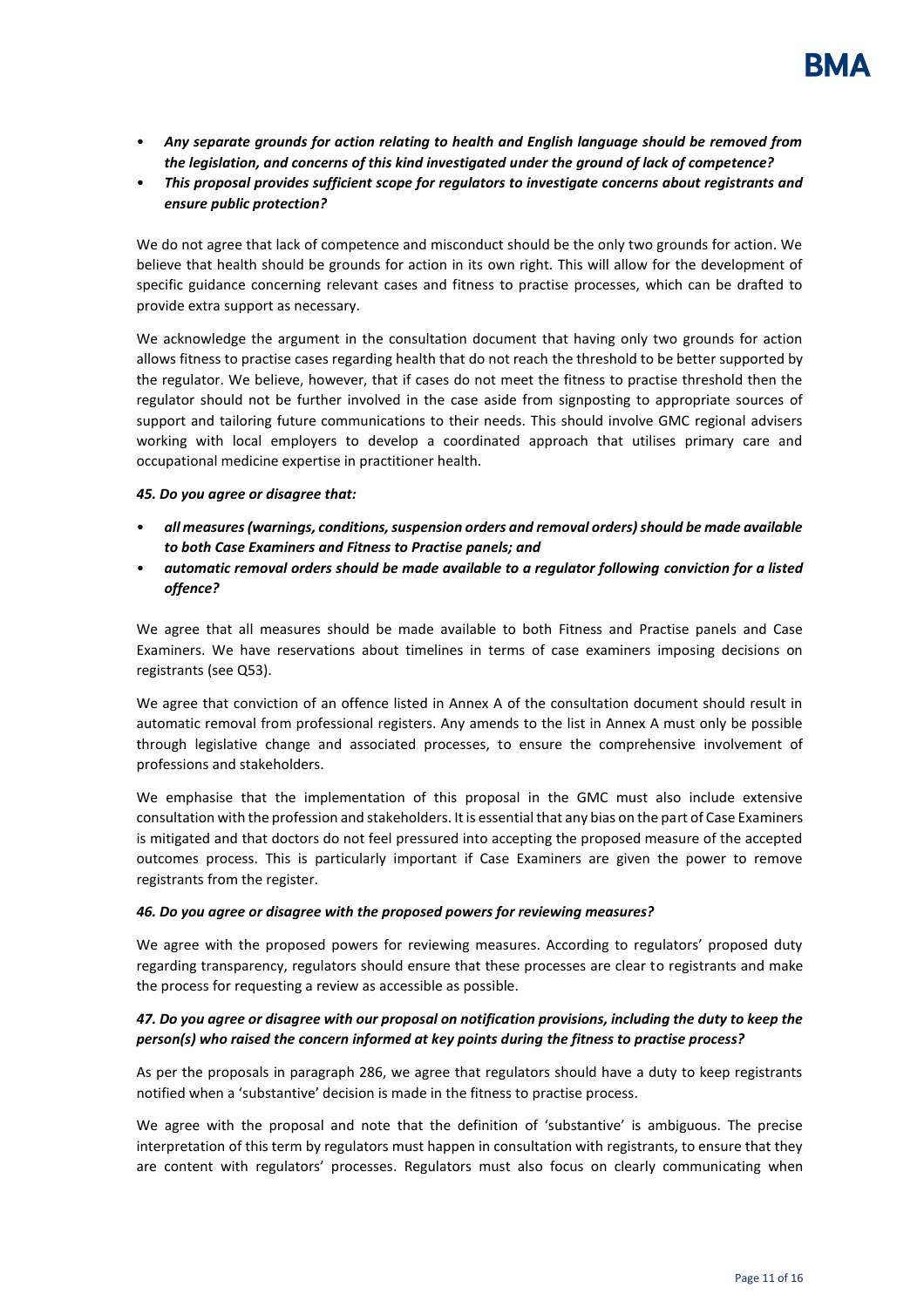registrants can expect to be informed about complaints and what happens to complaints that they are not informed about. This must include information on who is informed about complaints and at what stage of the fitness to practice process.

Clear information around regulators' notification of complaints processes is vital for registrants and will allow them to provide feedback to regulators. Regulators must seek registrants' views on when they wish to be notified of complaints made against them and have sufficient flexibility to act on such feedback and amend their processes as appropriate.

As per existing data protection laws, registrants must continue to be able to request to be sent the complaints held about them even if these did not reach the threshold to be shared with the registrant initially.

In terms of the notification of those who raise complaints, the definition of 'key points' during the fitness to practise process is also ambiguous. The appropriate points of notification must be determined via consultation process prior to being defined in regulators' rules. As part of the notification process, the person(s) who raise complaints must not be given unnecessary detail about the individual that is the subject of the complaint or any investigation associated with the case.

### *48. Do you agree or disagree with our proposal that regulators should have discretion to decide whether to investigate, and if so, how best to investigate a fitness to practise concern?*

We agree that regulators should have the discretion to decide whether to investigate a fitness to practise concern but argue that clear criteria must be available to registrants and the public. Regulators must prioritise the wellbeing of registrants in their investigations and use their discretion to this end. Regulator staff and caseworkers involved in the case must also be sensitive to registrants' wellbeing and be trained to provide supportive, compassionate communication throughout the investigation process.

#### *49. Do you agree or disagree that the current restrictions on regulators being able to consider concerns more than five years after they came to light should be removed?*

We do not agree with the removal of the five-year rule. This rule is essential to avoid the investigation of cases that place registrants at a disadvantage because of the age of the complaint and associated lack of notes or recollection.

The five year rule already allows for the investigation of cases over five years old in the interest of public protection: the current provision under Rule 5(4) places a 5 year limitation on referral of allegations, "unless the Registrar considers that it is in the public interest for it to proceed". We feel that this provision gives the five year rule sufficient flexibility to be relaxed as necessary, while protecting registrants from historic investigations that they will be less able to effectively challenge.

Paragraph 293 states that, "the time since a concern arose is a relevant consideration", but, absent a limitation period, there is nothing to prevent a regulator effectively ignoring the lapse of time. Limitation periods occur throughout the civil law and there is no obvious reason to remove them in this case, given that there is already a relatively broad discretion to disapply the limitation where there is a public interest reason for doing so.

The five year rule as it currently exists is therefore an essential means of protecting registrants against severe injustice and must be maintained in legislation.

#### *50. Do you think that regulators should be provided with a separate power to address noncompliance, or should non-compliance be managed using existing powers such as "adverse inferences"?*

The GMC already has the power to address non-compliance, and this should be maintained.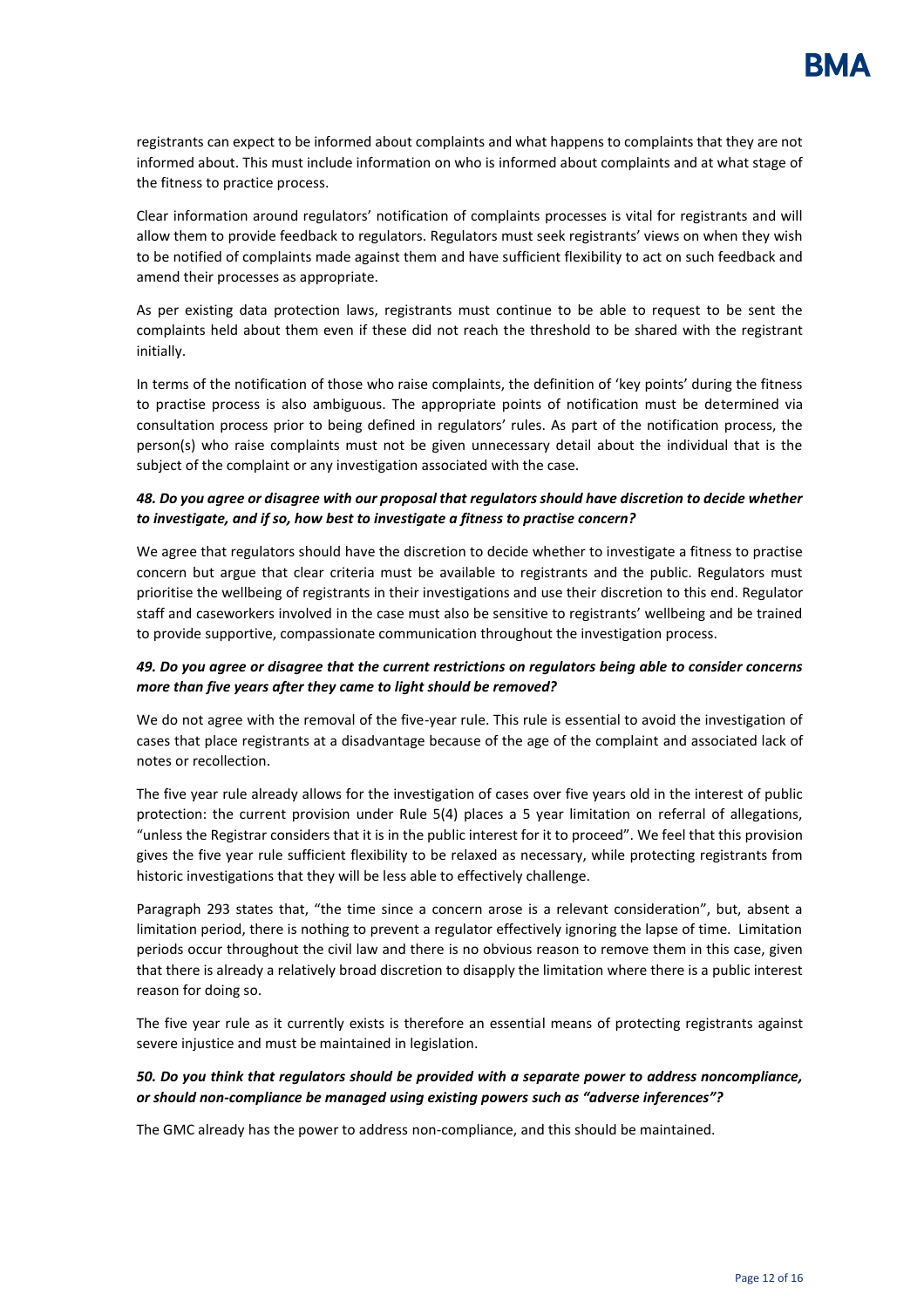## *51. Do you agree or disagree with our proposed approach for onward referral of a case at the end of the initial assessment stage?*

# *52. Do you agree or disagree with our proposal that regulators should be given a new power to automatically remove a registrant from the Register, if they have been convicted of a listed offence, in line with the powers set out in the Social Workers Regulations?*

We agree with the proposed approach for onward referral of a case at the end of the initial assessment stage and emphasise that regulators must extensively consult upon rules regarding their specific fitness to practise processes. Our position on automatic removal regarding listed offences is set out in the response to 45.

*53. Do you agree or disagree with our proposals that case examiners should:* 

- *have the full suite of measures available to them, including removal from the register?*
- *make final decisions on impairment if they have sufficient written evidence and the registrant has had the opportunity to make representations?*
- *be able to conclude such a case through an accepted outcome, where the registrant must accept both the finding of impairment and the proposed measure?*
- *be able to impose a decision if a registrant does not respond to an accepted outcomes proposal within 28 days?*

We agree that case examiners should have the full suite of measures available to them, including removal from the register. We agree that case examiners should be able to conclude a case through an accepted outcome and to make final decisions on impairment, on the premise that registrants have had ample opportunity to make representations.

Paragraph 312 states that "It is important to stress that the accepted outcomes process is not a negotiation". We strongly believe, however, in the case of the GMC that the case examiner stage must give registrants a time-limited opportunity to respond to that proposal. This is not a negotiation, but an opportunity for the case examiner to hear from the registrant and reflect upon what they say. For example, the registrant may be able to demonstrate insight that was not apparent from the papers the case examiner has seen, but which will affect the proposed measure. Giving registrants the opportunity to make submissions to the case examiner regarding a proposed measure is also in line with the overriding aims of this consultation's proposals in terms of support and flexibility.

We believe that 28 days must be extended to give registrants sufficient time to respond to accepted outcome proposals. Fitness to practise proceedings are often enormously stressful for registrants. They must therefore be given ample time to minimise stress and to allow them to consider and consult on the proposals extensively. As such, after 28 days a reminder should be sent to the registrant. A further 28 days should elapse before a final attempt is made to contact the registrant. If they still do not respond to the case examiners' accepted outcomes proposals then the case should process to the fitness to practise panel, to ensure that the case examiner's decision is appropriate before it is imposed on the registrant. A longer timeline should be enacted for the most serious decisions and measures, such as removal from the register.

When communicating with registrants, case examiners must also be prepared to provide alternative means of delivery according to registrants' need. For example, this may include audio recordings as well as written communication.

#### *54. Do you agree or disagree with our proposed powers for Interim Measures, set out above?*

We agree with the proposed powers for interim measures. As above, we strongly argue that regulators' rules regarding review processes must be as clear as possible to registrants and must allow them to request a review of measures as easily as possible. If requests for review are denied the reasons for this must be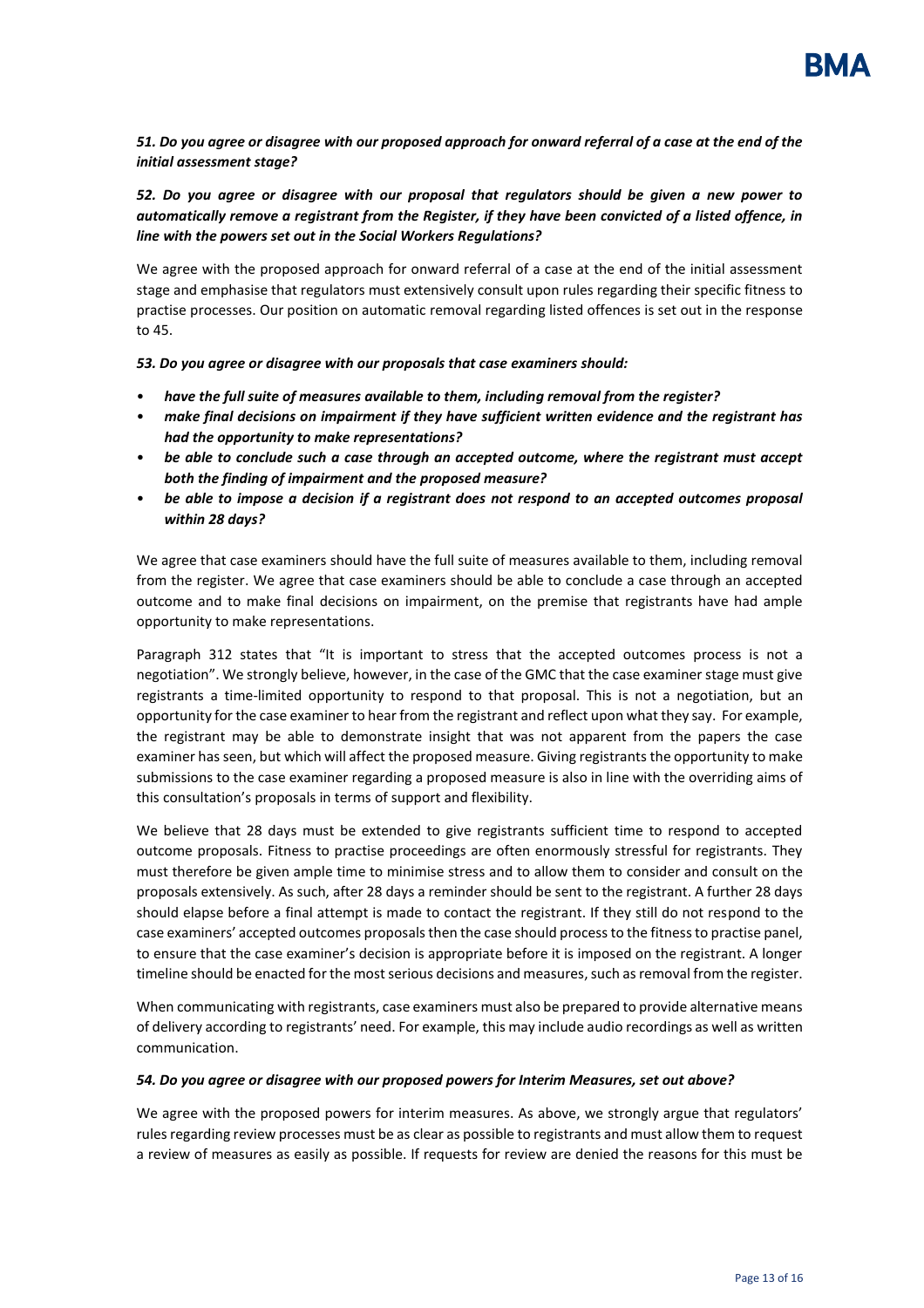clearly communicated to registrants and next steps conveyed to them, in a way that prioritises their wellbeing and minimises distress.

## *55. Do you agree or disagree that regulators should be able to determine in rules the details of how the Fitness to Practise panel stage operates?*

We agree that regulators should be able to determine in rules the details of how the Fitness to Practise panel stage operates. Regulators must be obliged to consult stakeholders on the contents of their rules and to make changes to their processes and panels accordingly.

### *56. Do you agree or disagree that a registrant should have a right of appeal against a decision by a case examiner, Fitness to Practise panel or Interim Measures panel?*

#### *57. Should this be a right of appeal to the High Court in England and Wales, the Court of Session in Scotland, or the High Court in Northern Ireland?*

We agree that registrants should have a right of appeal against a decision by a case examiner, Fitness to Practise panel or Interim Measures panel and with the proposed Courts set out in paragraph 351.

*58. Do you agree or disagree that regulators should be able to set out in Rules their own restoration to the register processes in relation to fitness to practise cases?* 

*59. Do you agree or disagree that a registrant should have a further onward right of appeal against a decision not to permit restoration to the register?* 

#### *60. Should this be a right of appeal to the High Court in England and Wales, the Court of Session in Scotland, or the High Court in Northern Ireland?*

As above, rules set out by regulators must be subject to extensive consultation prior to implementation and must be clearly communicated to registrants. Registrants should have the right to appeal a decision not to permit restoration to the register and this should be to the Courts that are set out in paragraph 353.

#### *61. Do you agree or disagree that the proposed Registrar Review power provides sufficient oversight of decisions made by case examiners (including accepted outcome decisions) to protect the public?*

We agree that the proposed Registrar Review power provides sufficient oversight of decisions made by case examiners to protect the public. We do strongly believe, however, that the registrar review power must be subject to a defined timeline. This will minimise distress to registrants whose case may otherwise be opened again unexpectedly months or years later.

## *62. Under our proposals, the PSA will not have a right to refer decisions made by case examiners (including accepted outcome decisions) to court, but they will have the right to request a registrar review. Do you agree or disagree with this proposed mechanism?*

We fully agree with this proposed mechanism.

#### *63. Do you have any further comments on our proposed model for fitness to practise?*

Regulators must be obliged to consider the unintended impact of conditions placed on registrants prior to these being imposed. Conditions must not be so difficult to satisfy that they unfairly prevent registrants securing work, and therefore serve to effectively suspend registrants from employment.

The GMC has a statutory duty to promote and maintain public confidence in the medical profession. However, we have previously expressed concern that the public confidence criterion could lead to 'trial by media' and called for guidance that properly relates 'public confidence' to the GMC's overarching objective of public protection. One particular problem with the criterion is the subjectivity of public confidence considerations, which can lead to the same act being treated differently in different cases depending on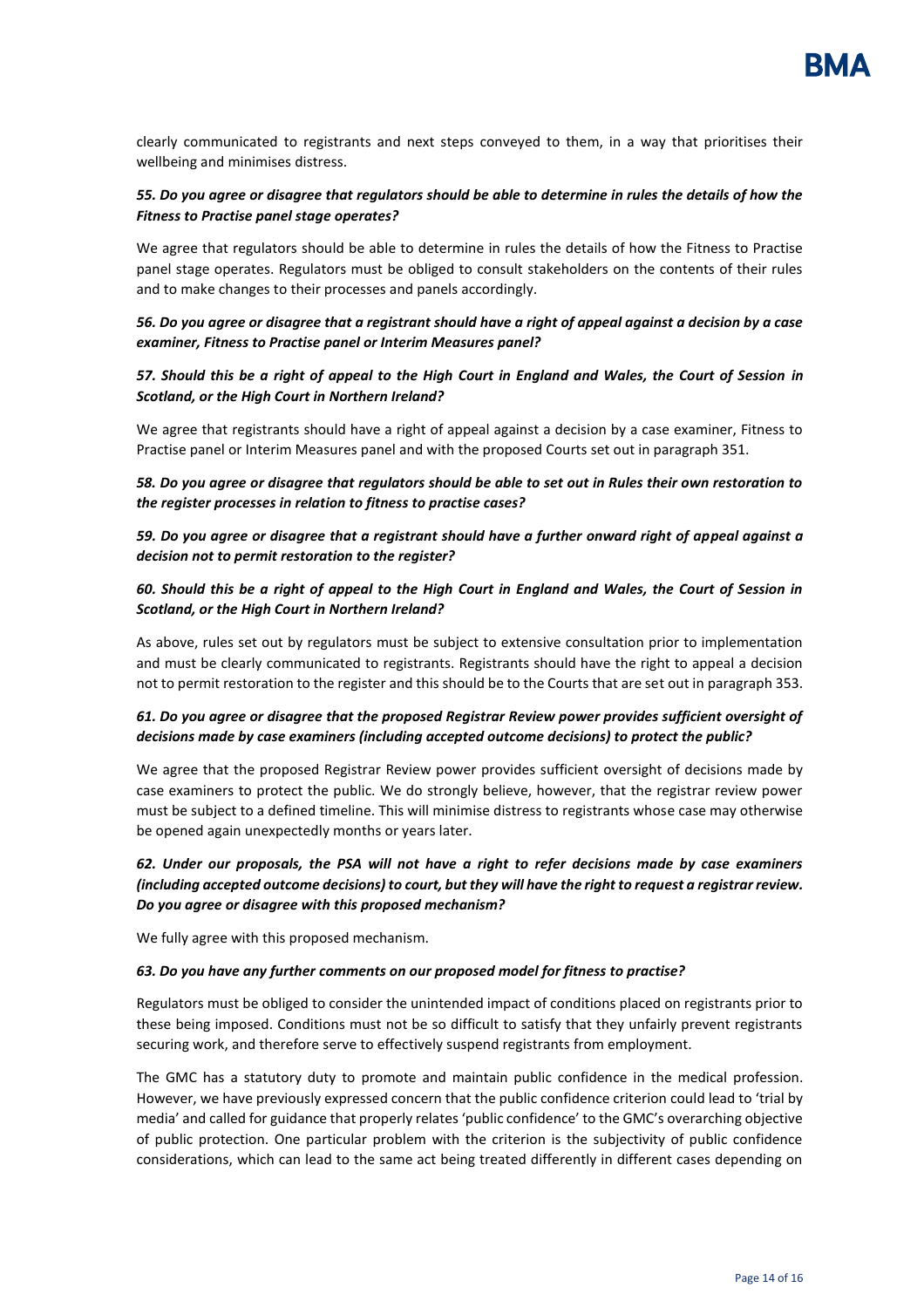the extent to which the patient is harmed. We would like to see research into the question of what members of the public would really expect in cases involving clinical error. (The PSA report 'Dishonest behaviour by health and care professionals: Exploring the view of the general public and professionals' (2016) illustrates the ability of members of the public to take a nuanced view in relation to cases involving dishonesty.) We would also suggest that any use of the public confidence criterion should be with reference to the perceptions of a citizen who is well-informed about the issues raised by the case.

We note that reliance upon the public confidence criterion may, if it results in outcomes that are too severe, have consequences which are contrary to the public interest, such as encouraging defensive practice, discouraging remediation, candour and openness as the best means of promoting patient safety, and deterring new entrants to the profession. We also note, however, that the public confidence criterion permits tribunals and courts to take into account the public interest in an otherwise good and competent doctor being permitted to continue to practise. We would recommend that the use of the public confidence criterion in cases involving clinical error should be reviewed and that further research into what members of the public would really expect if fully informed in such cases should be conducted.

# **Regulation of Physician Associates and Anaesthesia Associates**

*64. Do you agree or disagree with the proposed approach to the regulation of PAs and AAs?*

*65. In relation to PAs and AAs, do you agree or disagree that the GMC should be given a power to approve high level curricula and set and administer exams?*

#### *66. Do you agree or disagree with the transitional arrangements for PAs and AAs set out above?*

## *67. Do you agree or disagree that PAs and AAs should be required to demonstrate that they remain fit to practise to maintain their registration?*

We believe that the approach set out in the proposals is appropriate for the future regulator of PAs and AAs. Given the diversity of training structures, career paths and healthcare responsibilities among the different professions, however, we strongly believe that the public interest is best served by the continued regulation of doctors through its own, separate medical regulator, the GMC. As such we urge the Department to regulate PAs and AAs through the Health and Care Professions Council (HCPC).

## **Impact assessment and equalities impact assessment**

*68. Do you agree or disagree with the benefits identified in the table above? Please set out why you've selected your answer and any alternative benefits you consider to be relevant and any evidence to support your views.*

# *69. Do you agree or disagree with the costs identified in the table above? Please set out why you've chosen your answer and any alternative impacts you consider to be relevant and any evidence to support your views.*

The costs table only sets out the financial costs of PA and AA regulation. It does not reflect other costs, such as a potential loss of GMC organisational focus on doctors or public confusion over healthcare professional roles. The potential loss of training opportunities for doctors must also be addressed in the assessment of costs. This is important to complement the benefits table, which considers a wide range of possible positive effects from PA and AA regulation. As it stands, the table presents an incomplete and inaccurate depiction of the costs of PA and AA regulation.

# *70. Do you think any of the proposals in this consultation could impact (positively or negatively) on any persons with protected characteristics covered by the general equality duty that is set out in the Equality Act 2010, or by Section 75 of the Northern Ireland Act 1998?*